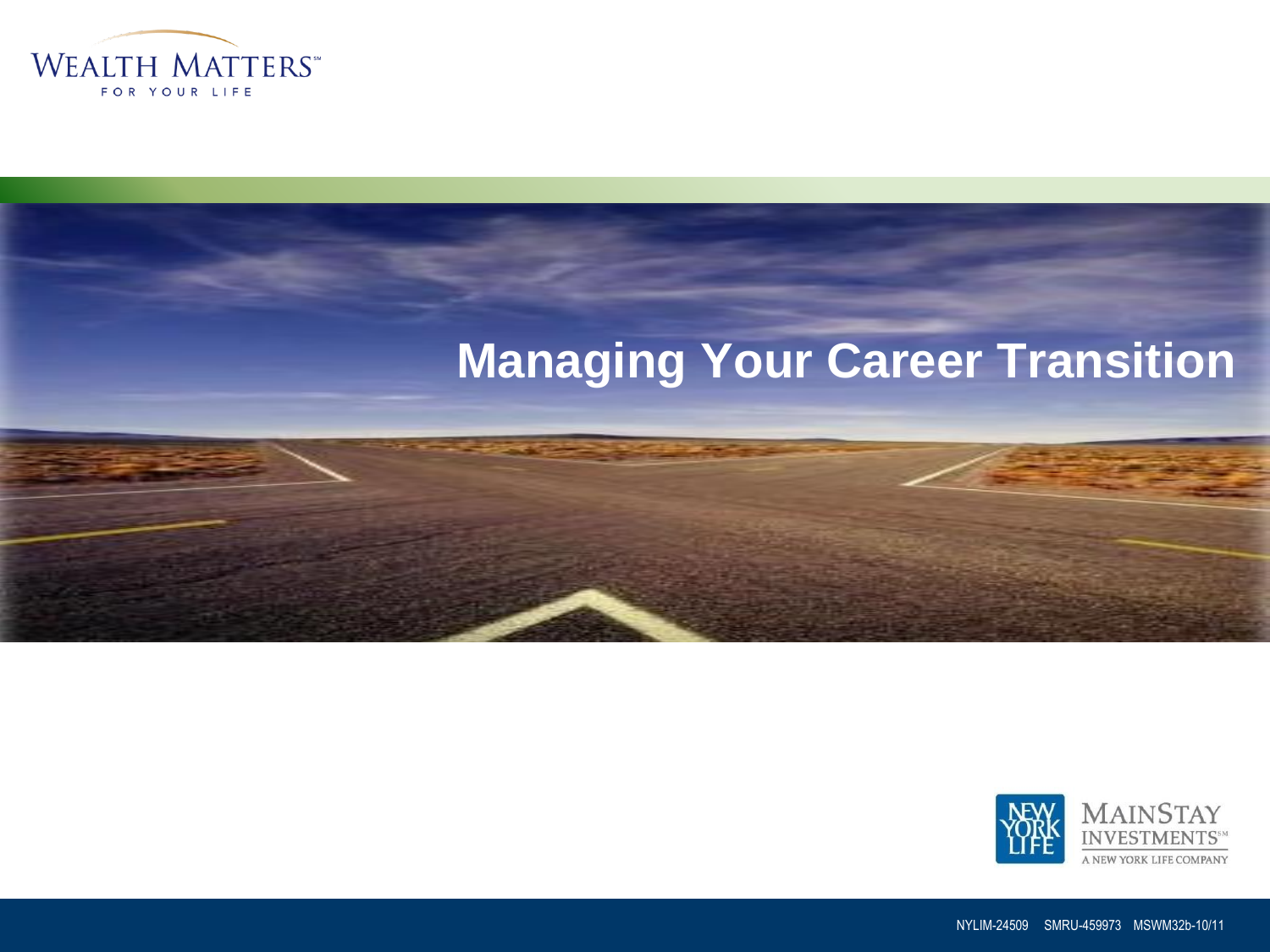



- Increased risk of heart attack faced by employer firing an employee in the week after giving the ax: **100%**
- Percentage of workers satisfied with their jobs earning less than \$15,000 a year: **17%**
- Percentage of workers satisfied with their jobs earning more than \$50,000 a year: **14%**
- Percentage of workers who would like to fire their boss: **20%**
- Those who want to move on to more rewarding work: **100%**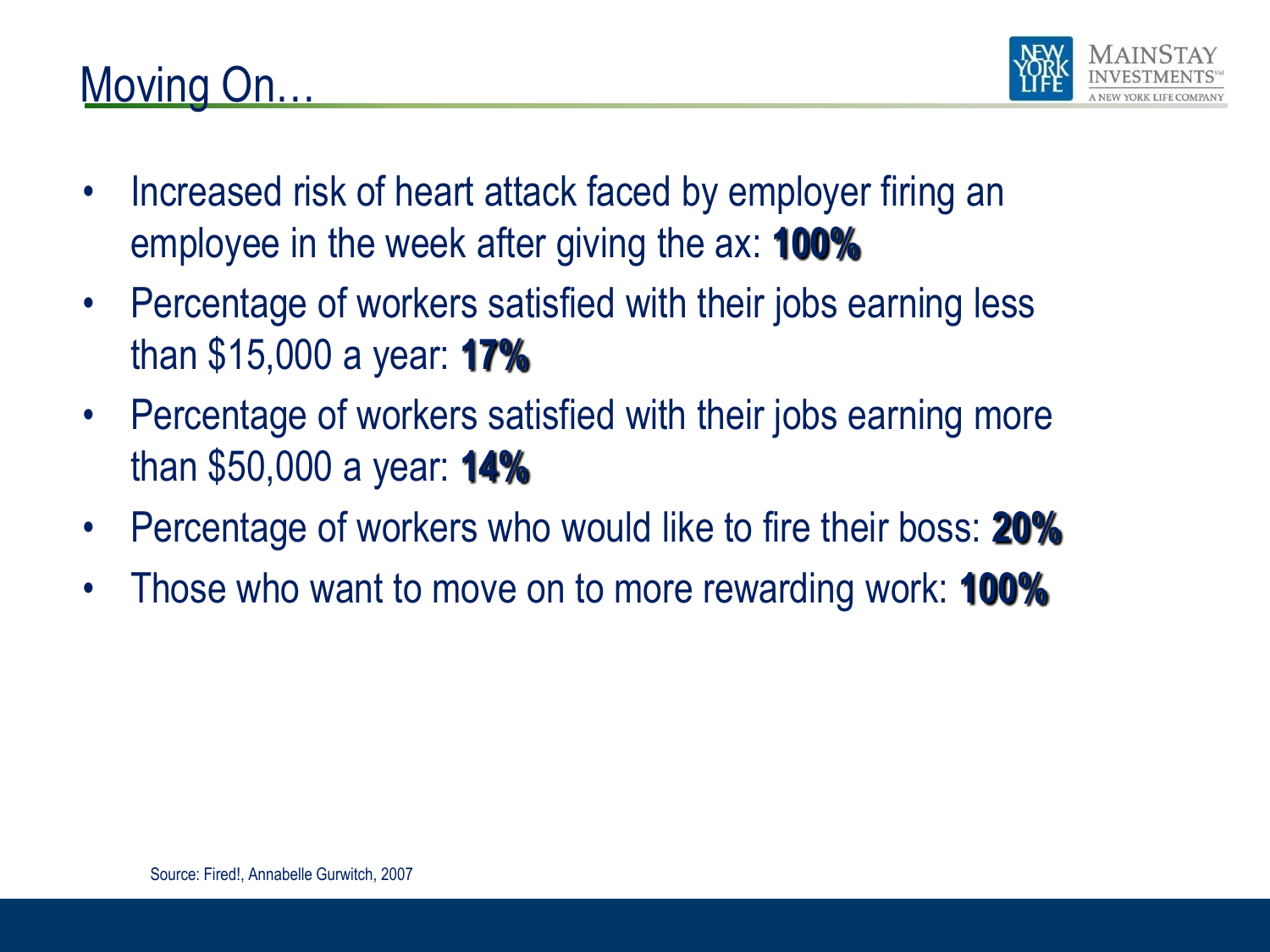

This too shall pass…

- Remember, it's an opportunity to land a better job or even a new career
- Calmly assess where you stand financially
- Hold off cashing in on your retirement plans and any large purchases
- Set up a financial strategy and stick with it
	- Any mistakes now may haunt you for years to come
	- Be disciplined and clever about bills and debt payments (e.g., a 12 month, 0% credit card offers can save you a bundle)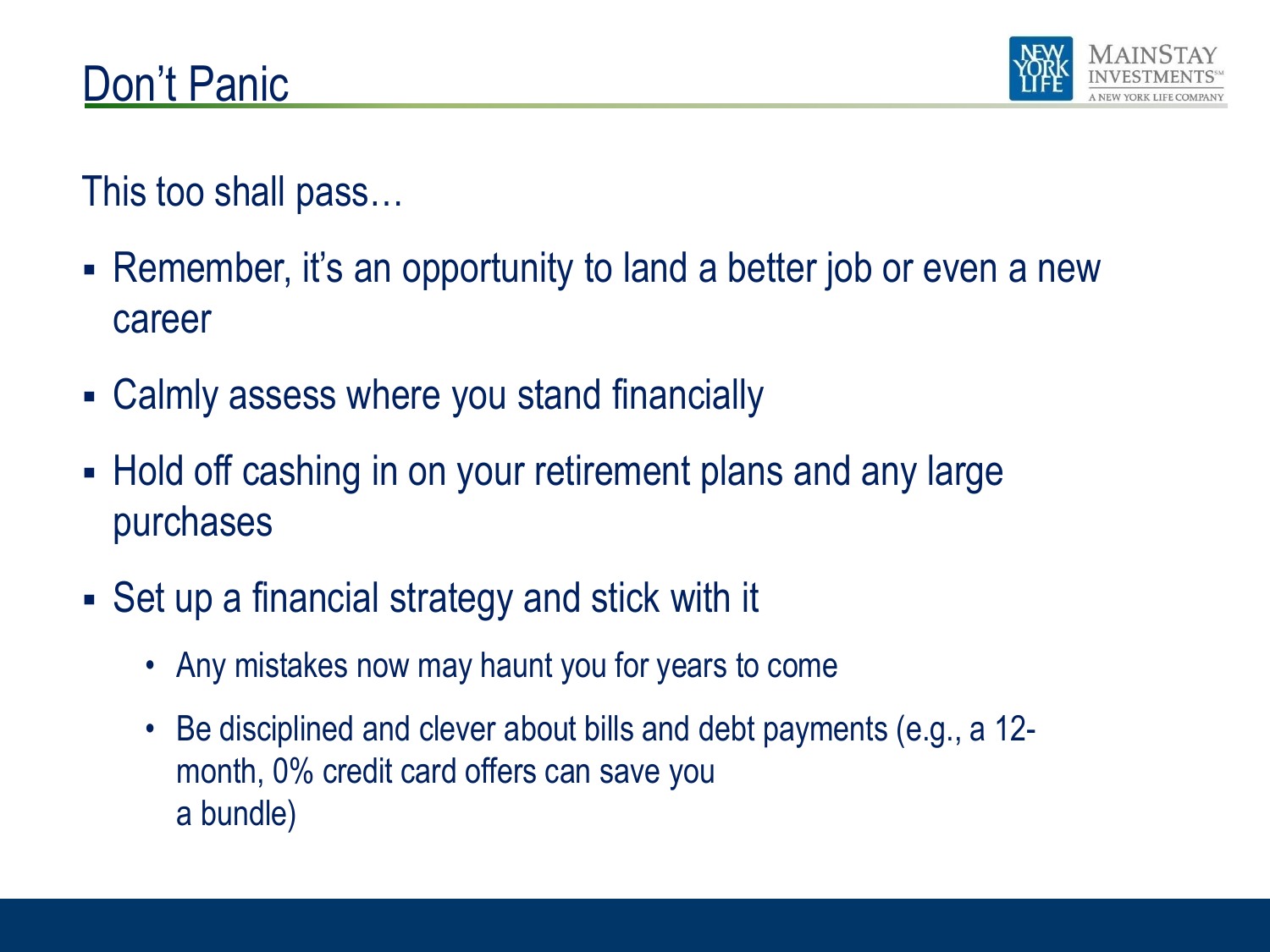

- Get confirmation of your layoff from your employer as proof for collecting unemployment insurance.
- Find out about your medical benefits/COBRA requirements.

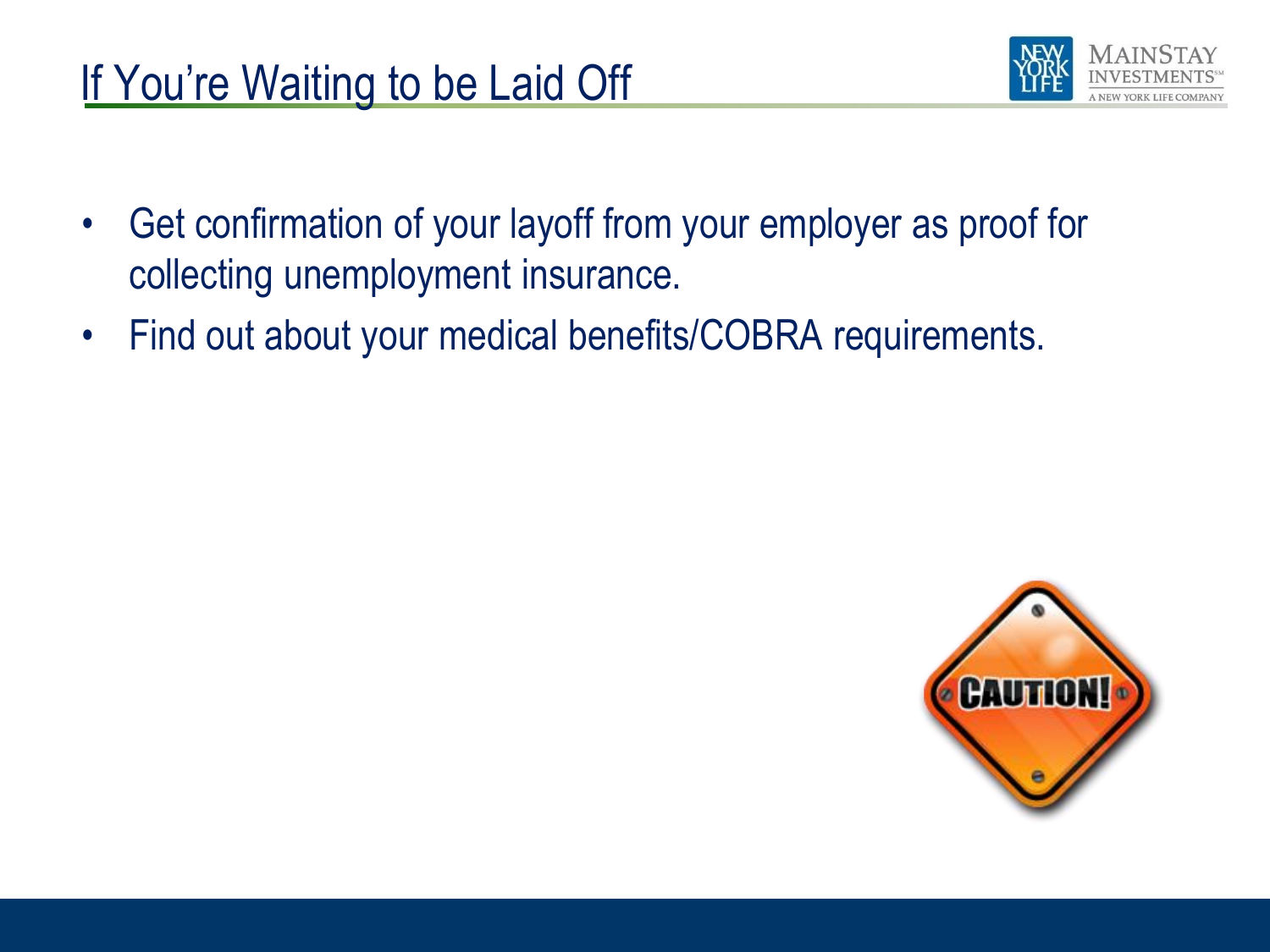#### COBRA Issues

- Allows you to continue your health benefits
- Typically available for 18 months, if you qualify
- You normally have 60 days to accept coverage
- You must sign up for it it's not an automatic election
- Payment is required 45 days after electing coverage
- You pay full, group-rate premiums
- If your company goes bankrupt, you're not entitled to coverage, since the plan would no longer exist
- You're not eligible if you were fired for gross misconduct

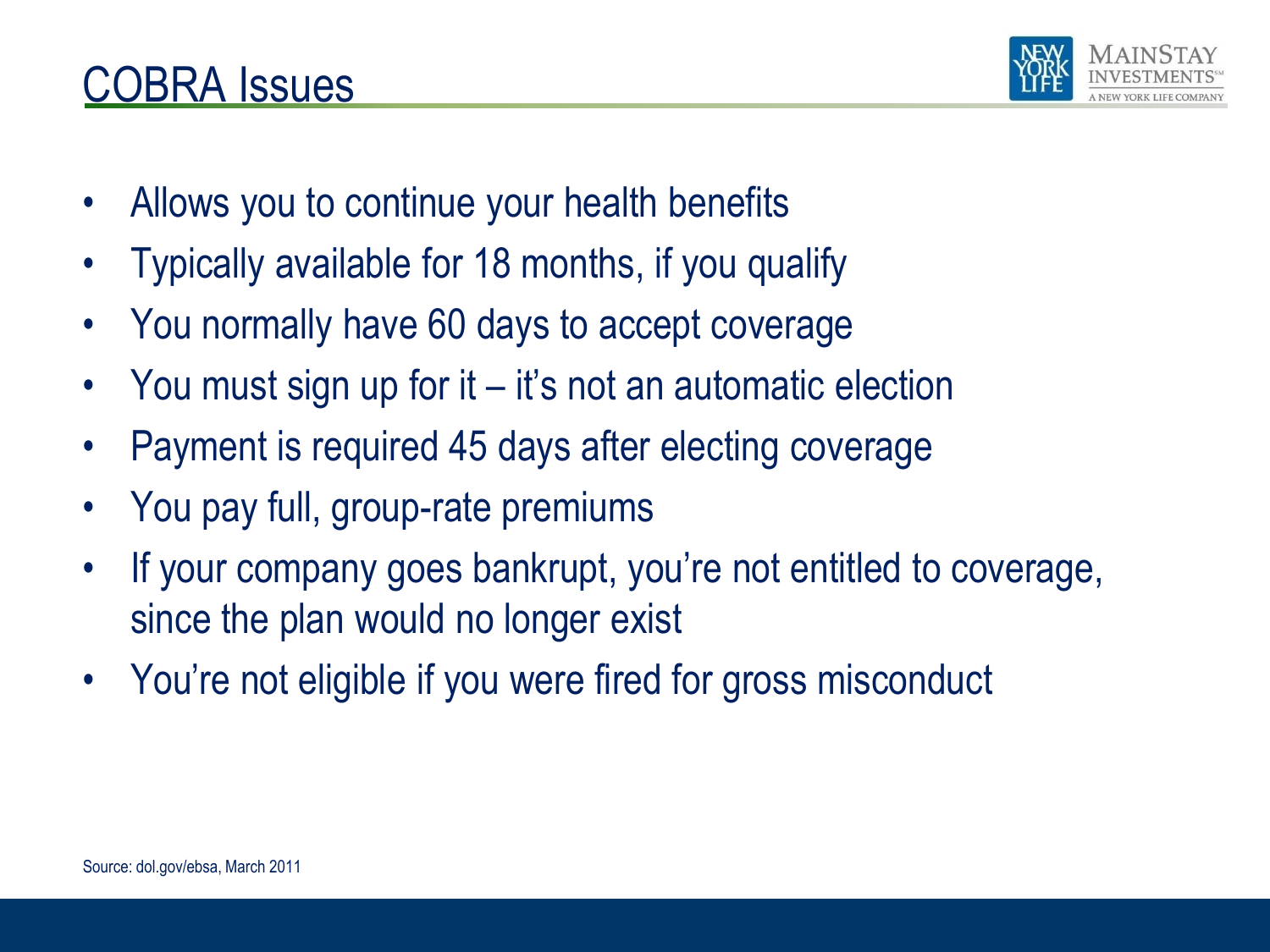## Handle Severance with Care



• Don't sign your severance until you've had an opportunity to read it thoroughly.

#### Things to Keep in Mind:

- Reference your employee handbook.
- Negotiate the best package.
- $\checkmark$  Hire an attorney if you're not satisfied with the final proposal.
- Don't burn bridges by acting or speaking out-of-line.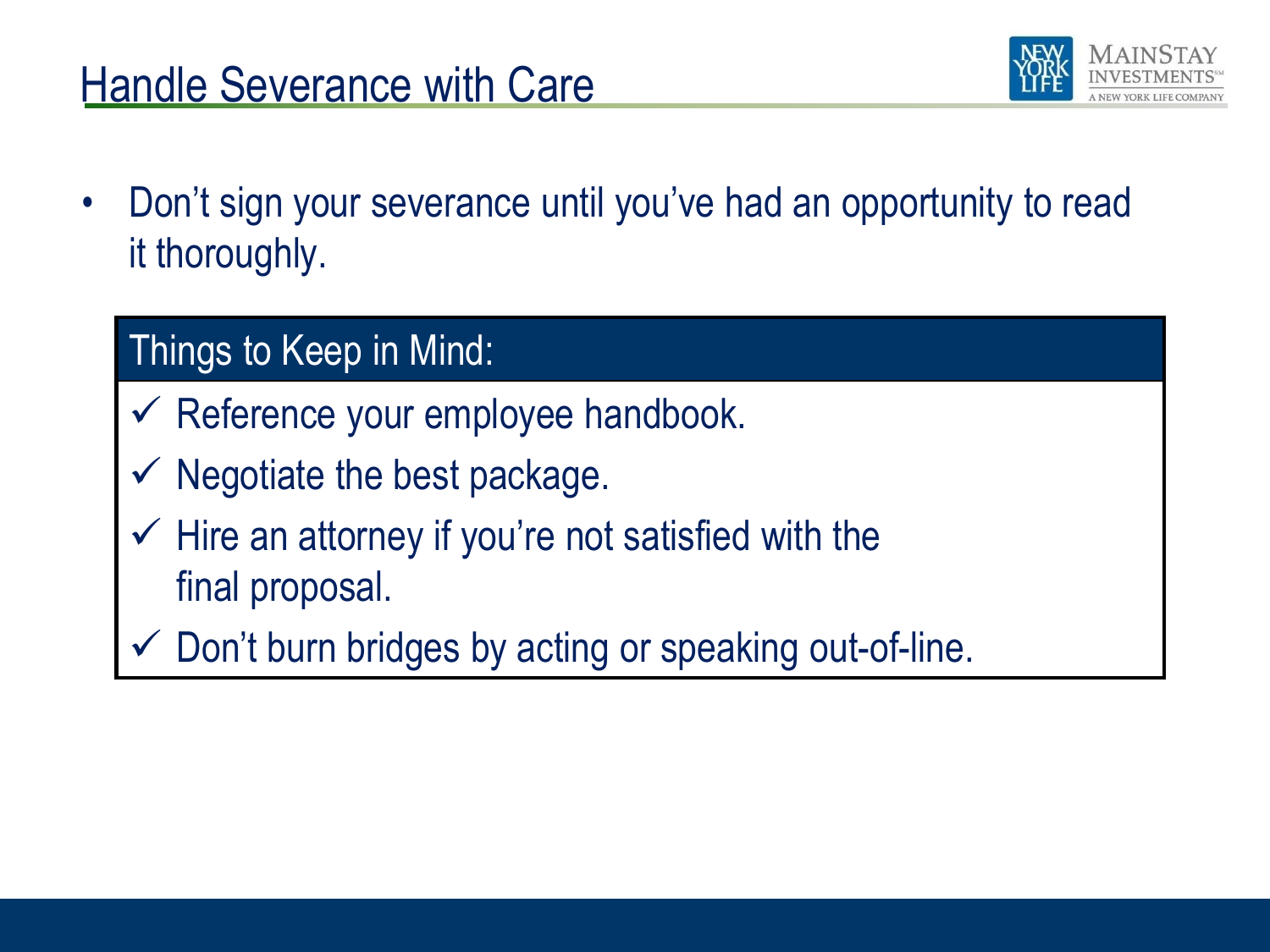## **Severance Negotiations**



- Decide whether taking payments in a lump-sum or over time is more beneficial (extended payments may also extend benefits).
- If you're close to retirement plan vesting or stock option vesting, negotiate getting vested.
- Ask for cash as a substitute for vesting.
- Bargain for outplacement services to help you in your job hunt.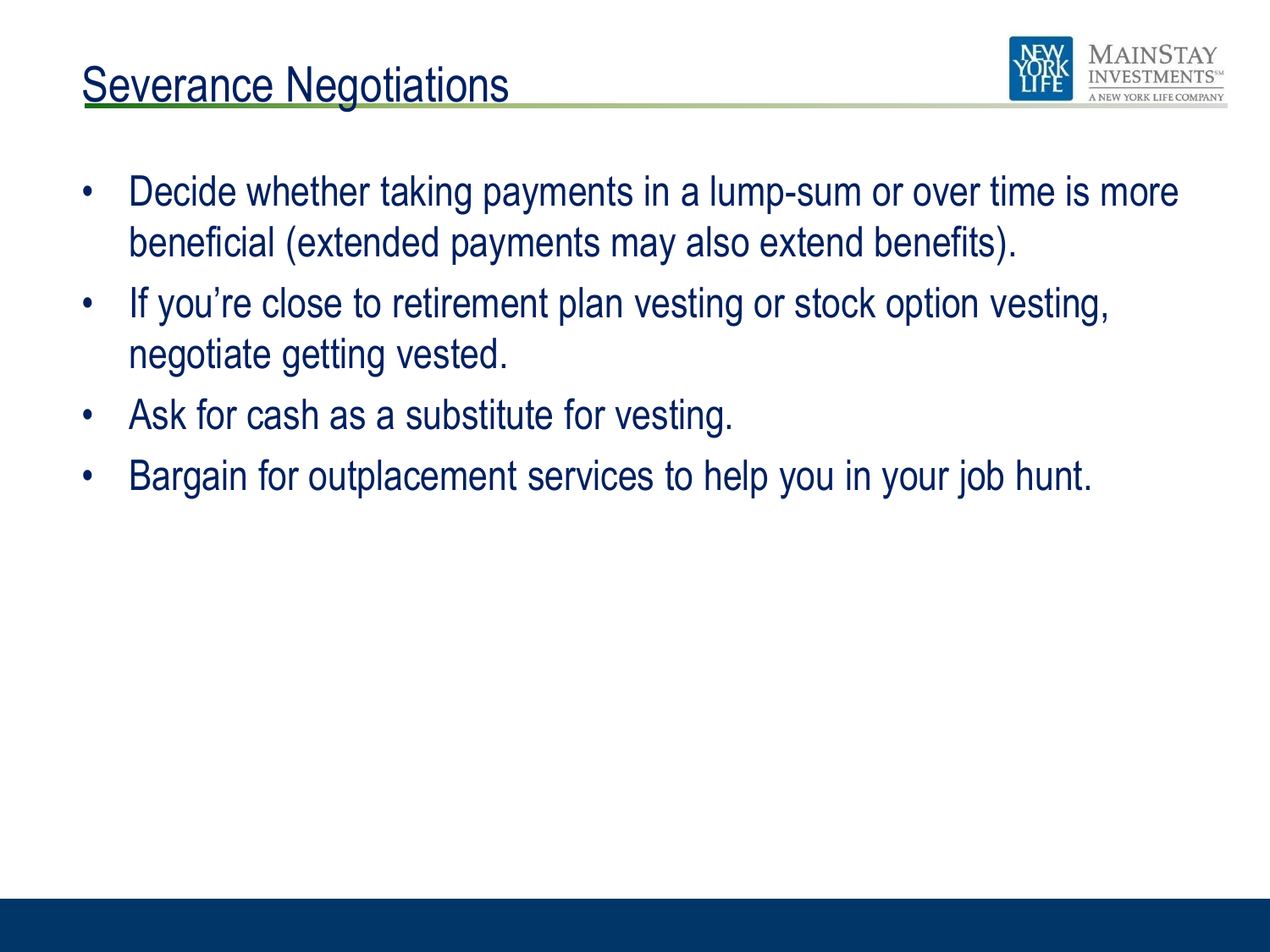#### Look for Work Immediately



- Forgo the vacation until after you find a job.
- The longer you wait, the larger your gap between jobs (never looks good).
- The job you really want may be taken by someone else if you don't give your best effort.

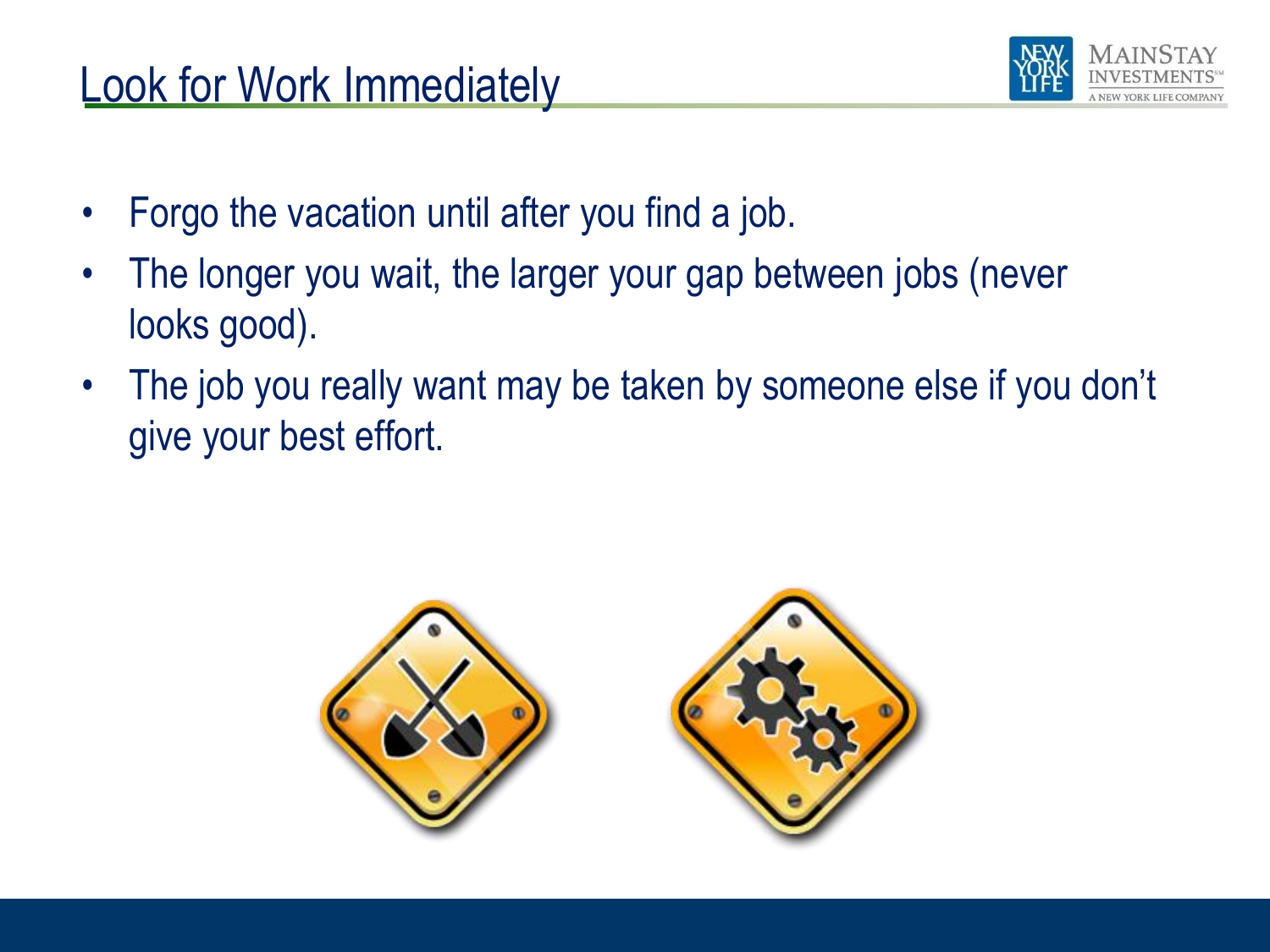

Losing a job in one career field may prompt you to ask whether you want to make the change to a new field or even start your own business.

#### Ask yourself:

- How realistic is it financially to change fields?
- Can your present skill-set transition into a new field?
- Do you need to further/start your education for a new career?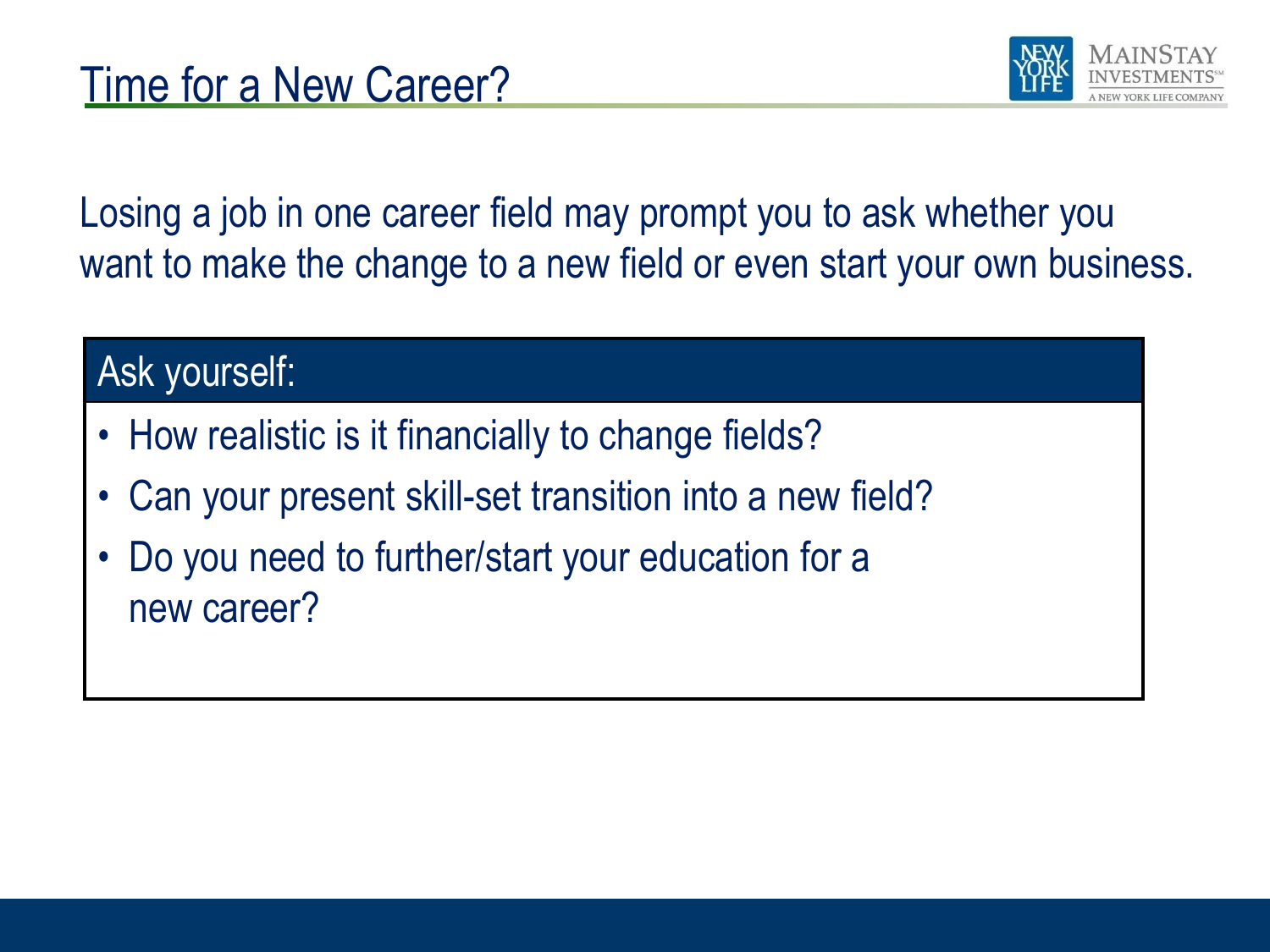

## Lemons to Lemonade

- **Annabelle Gurwitch** Actress ("Dinner and a Movie" series, "Daddy Day Care," "Boston Legal" and more)
- Fired by Woody Allen
- Told friends who then had their own stories about being fired
- Ended up writing a book about her and her friends' experiences
- Had an off-broadway play and a whole new stand-up routine about her book "Fired!"
- She took a seemingly bad situation and turned it into a new opportunity.

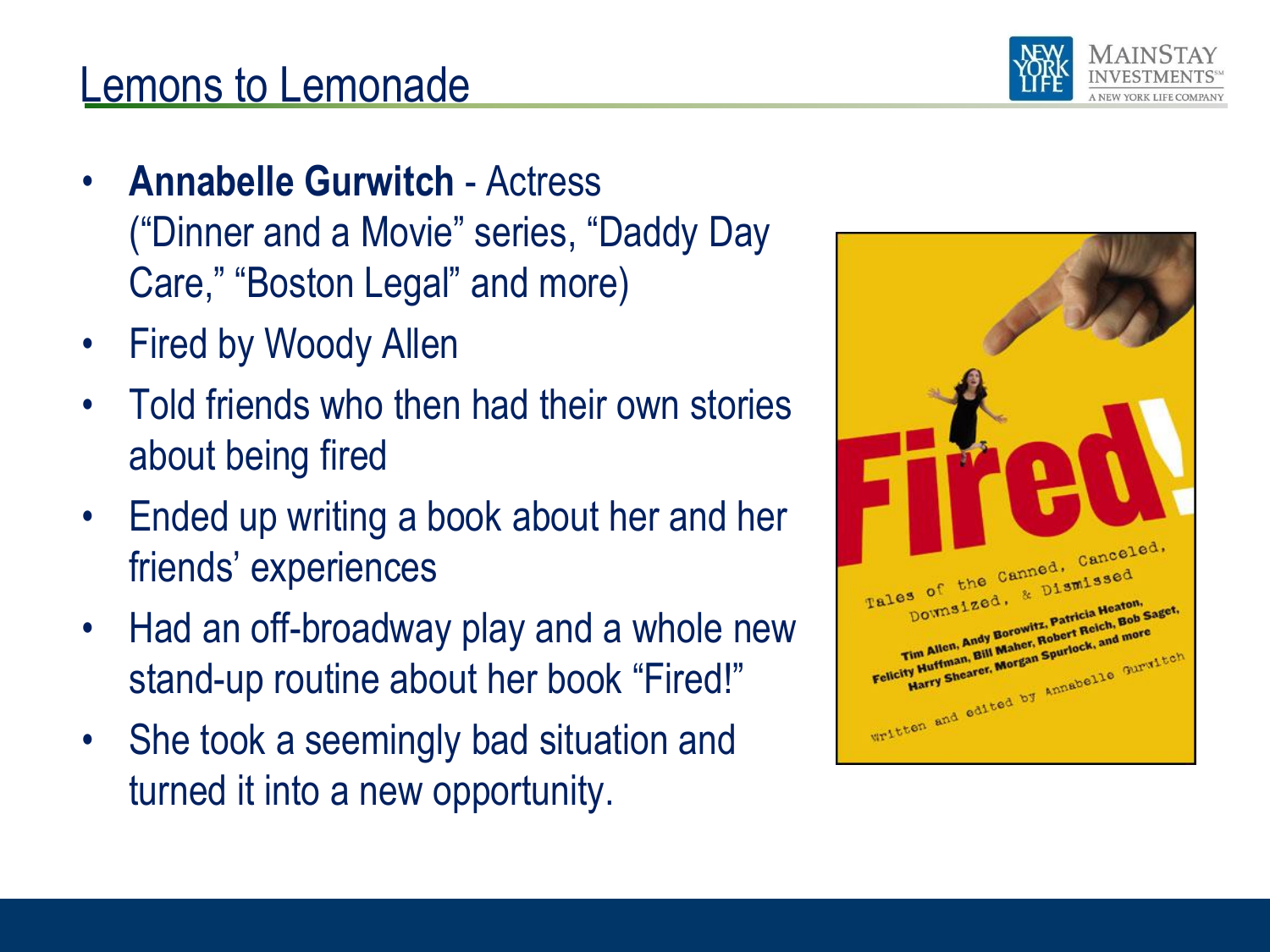## Work Your Network



- Tell friends and family that you're looking.
- Call or email former co-workers and send them your resume.
- Try submitting resumes to:
	- Monster.com
	- Jobs.com
	- CareerBuilder.com
- Submit your resume to executive search consultants and industry head-hunters.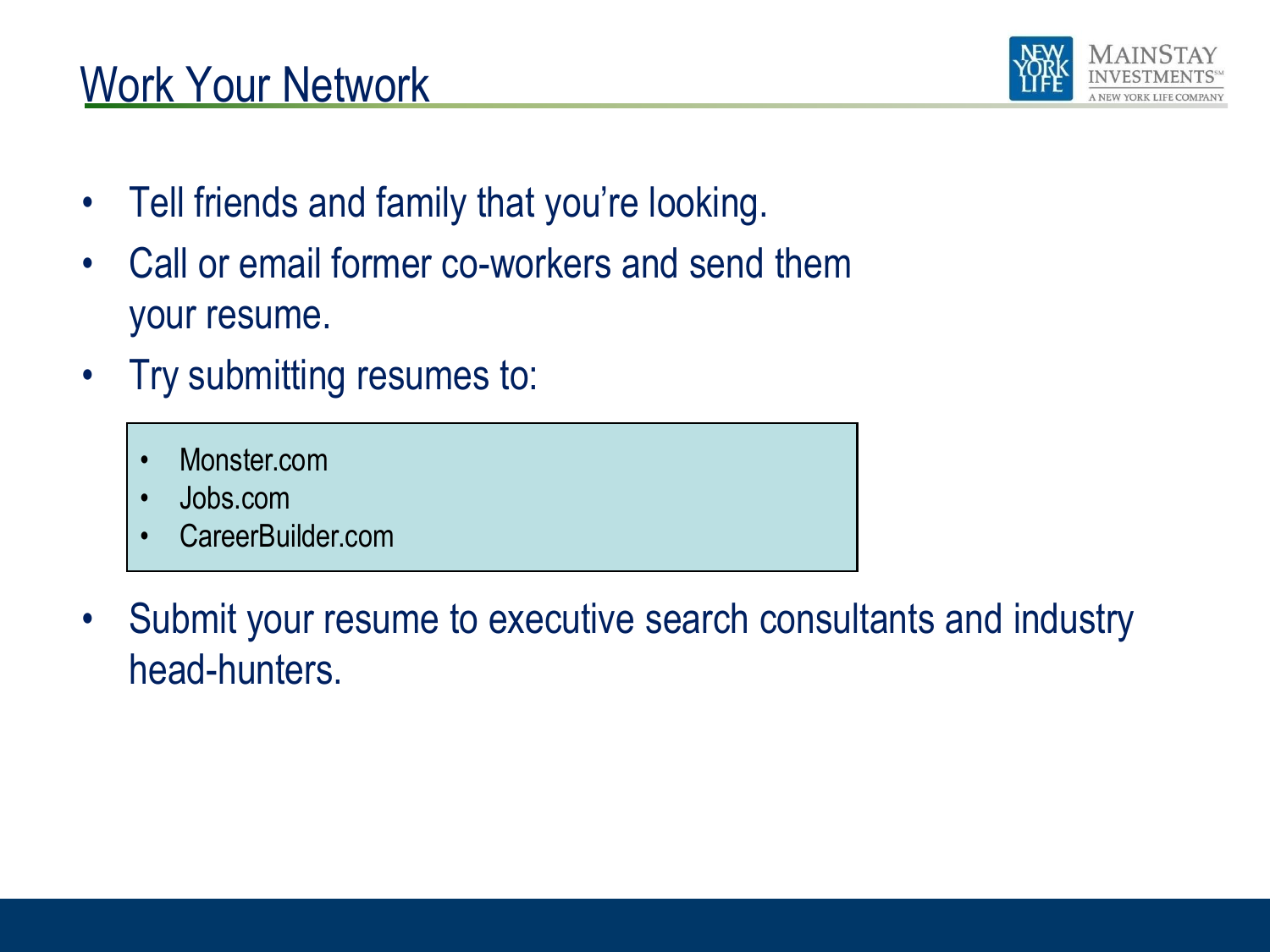

Every good business has a business plan…

#### Establish your own plan including:

- Target companies/industries
- Contacting decision makers/hiring managers
- Treating all contacts with respect (you never know from whom your next recommendation will come from)
- All correspondence should be error-free, especially your resume
- Say what you will do, do what you say
- Always be on time or call ahead if you cannot be on time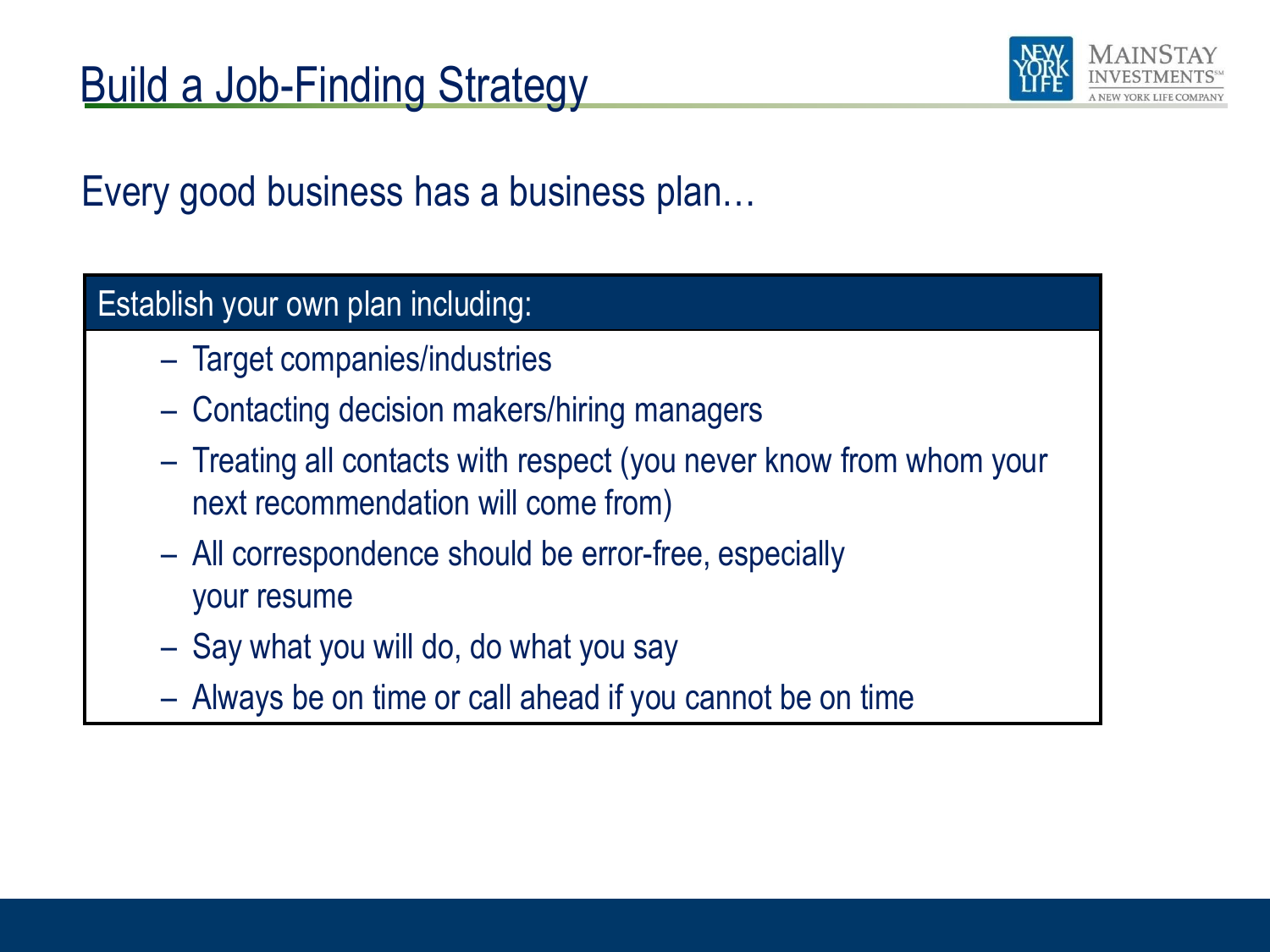#### Maintain Your Health Insurance



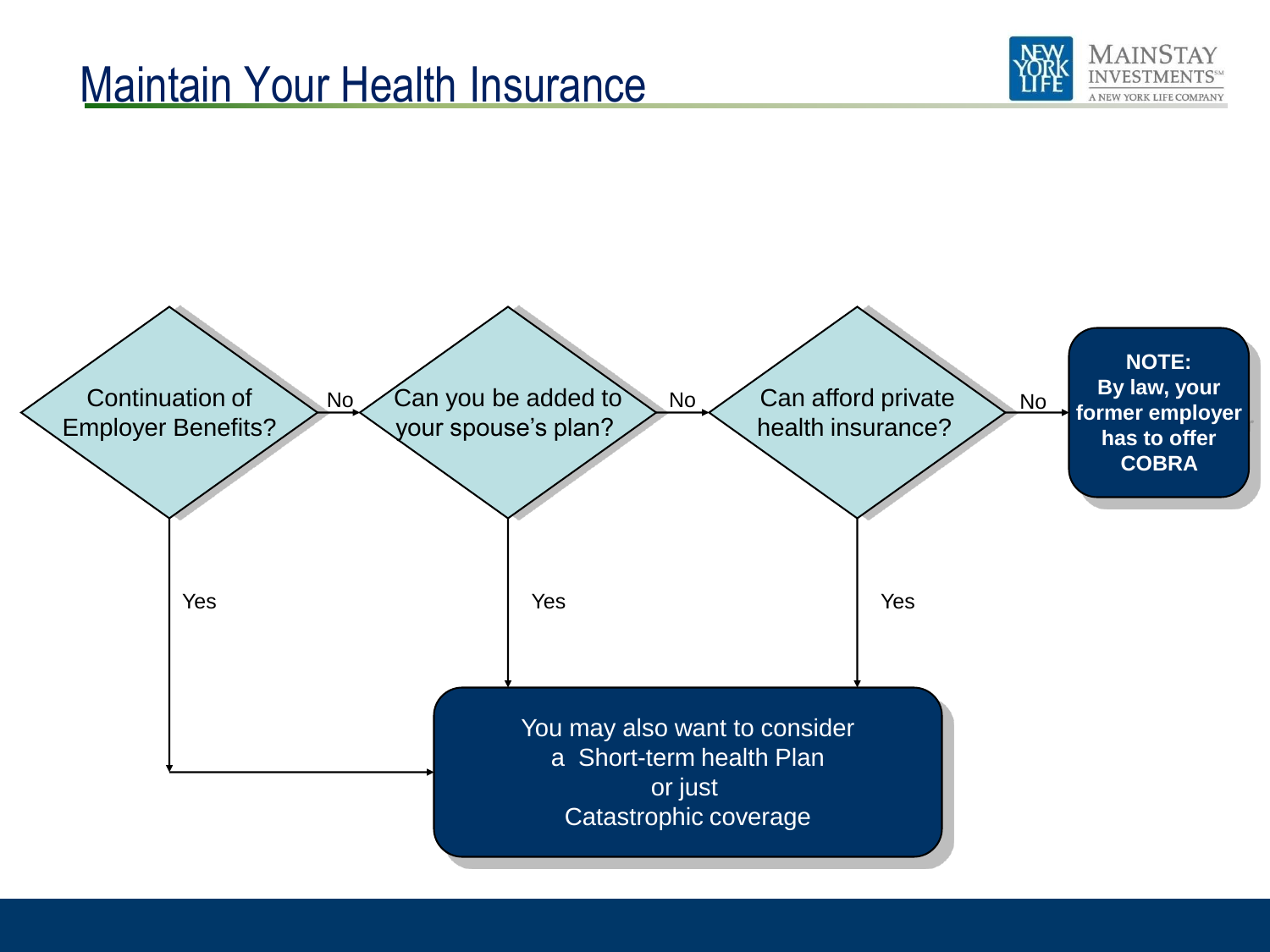# Life and Disability Insurance are Important



- You may be able to convert your group term life insurance and disability coverage to individual coverage.
- Conversion is important for Disability insurance since you wouldn't be able to get an individual policy unless you have a job.

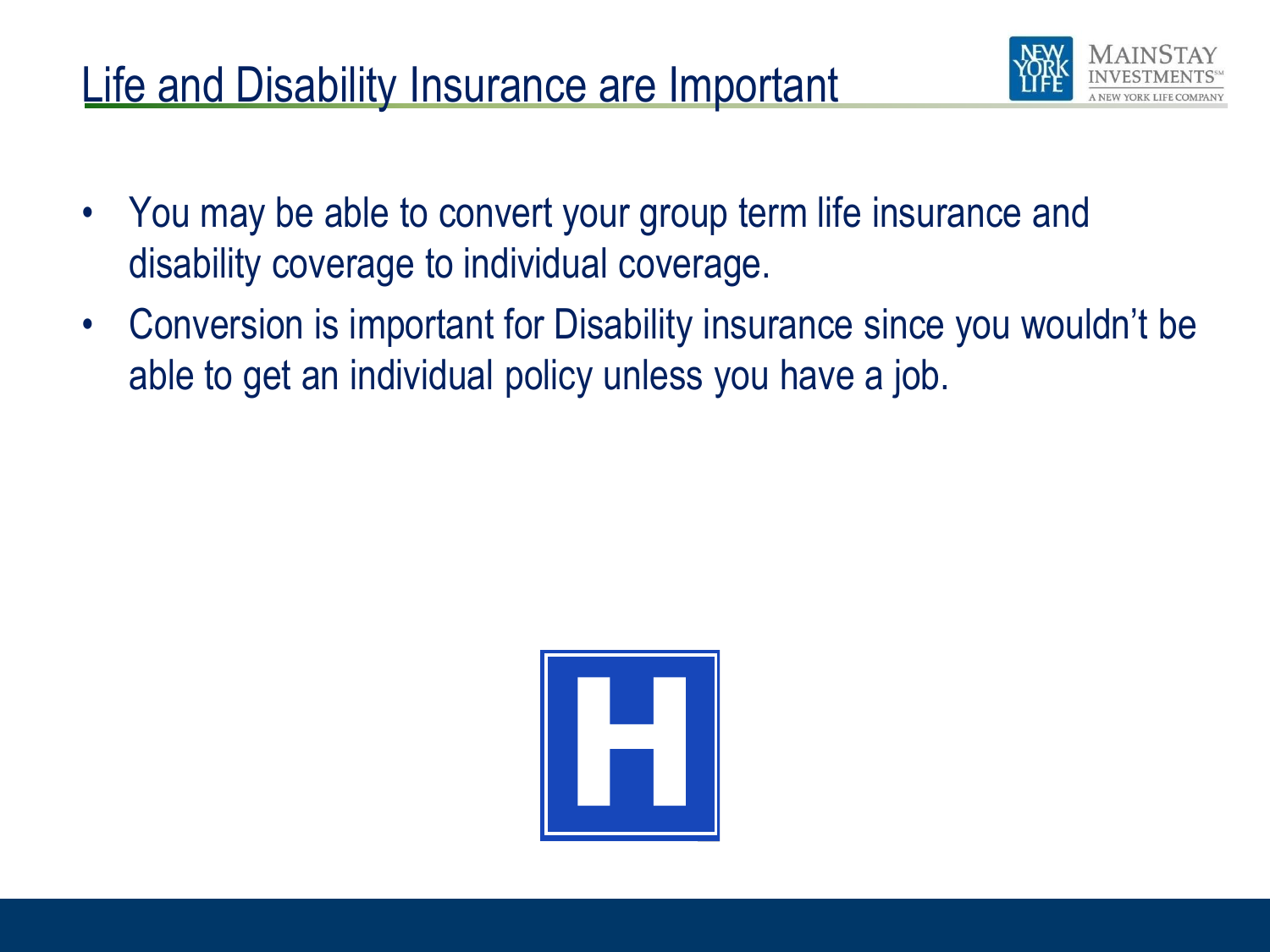

Look at your sources of income

- Consider taking Social Security if eligible (62 or older, see your financial professional)
- Review your mortgage and credit card protection will it cover your payments while you're out of work?
- Can you rent space in your home?
- Can you borrow from your insurance cash-value amount as an emergency source of funds?
- Avoid taking retirement plan distributions unless you absolutely have to.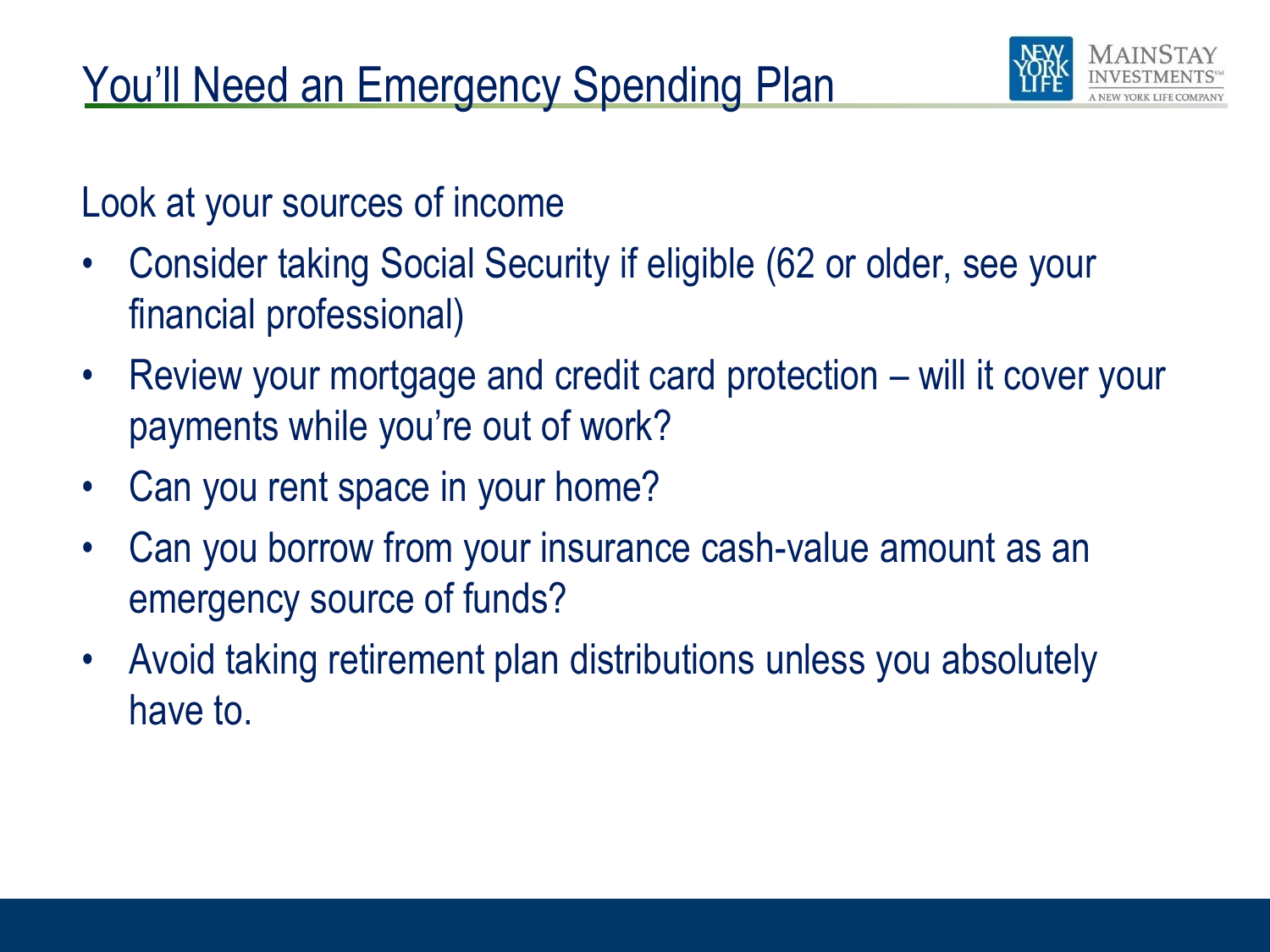# List Your Expenses



• List your expenses in order of priority.

| <b>For example:</b> |  |
|---------------------|--|
| -Mortgage           |  |
| -Groceries          |  |
| -Utilities          |  |
| -Car payments       |  |
| -Transportation     |  |
| -Insurance premiums |  |

- Include your job-hunting expenses
- Defer discretionary purchases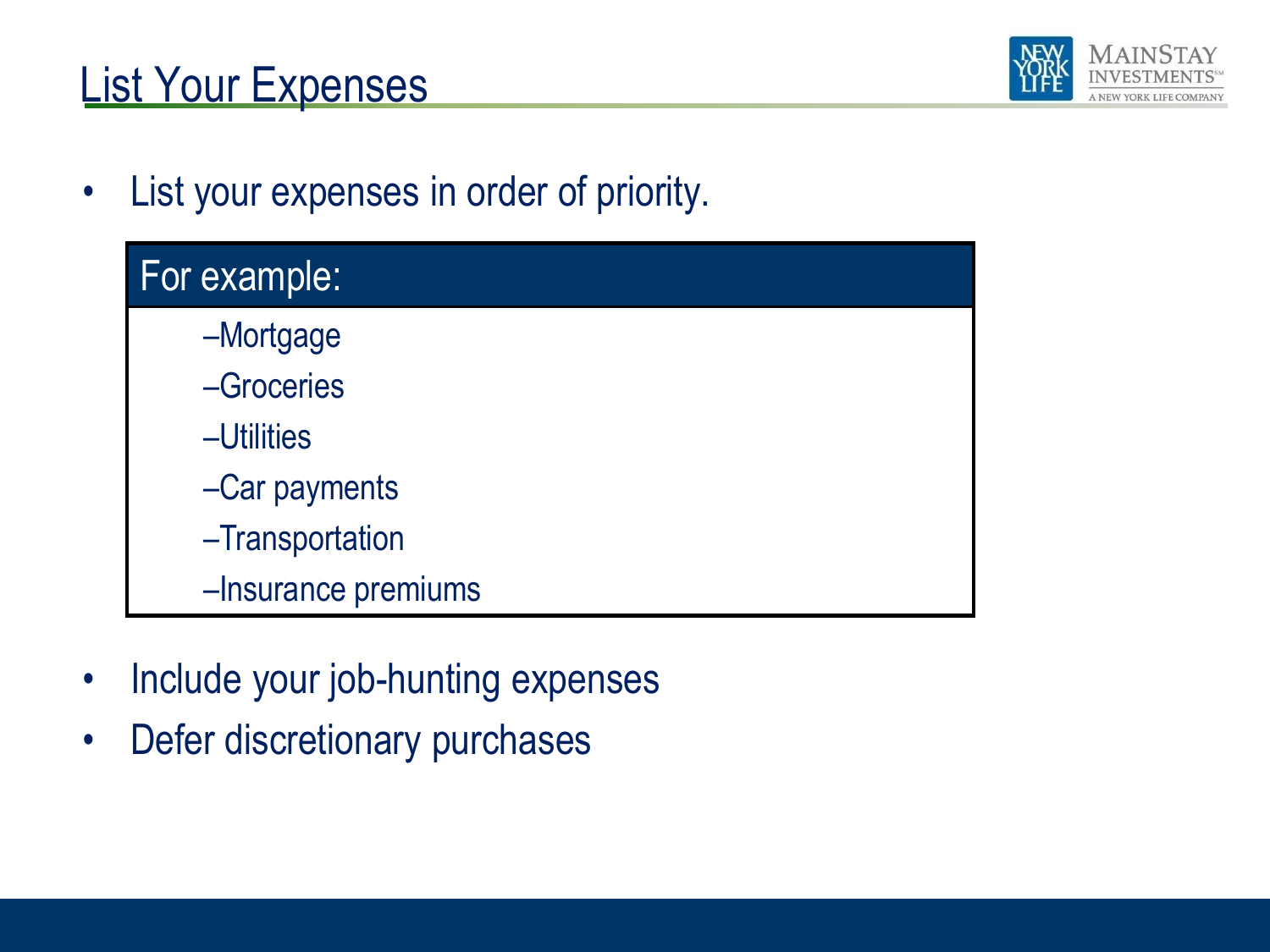# Manage Your Debt



#### **Things to Do:**

- $\checkmark$  Always try to reduce expenses
- $\checkmark$  Sell off possessions to relieve debt and to pay normal expenses
- $\checkmark$  Establish a home equity loan (rates are usually lower and payments can be deductible)
- $\checkmark$  Consolidate debts but make sure it's for better terms (higher to lower rates not vice versa)

## **Things Not to Do:**

- $\times$  Accumulate additional debt (put the credit cards away)
- Avoid creditors (You should contact creditors to negotiate better payment terms, lower rates, or minimum payments, etc.)
- $\times$  File for bankruptcy (This should be avoided at all costs. Work with a counseling service such as the Consumer Credit Counseling Service at www.cccsintl.com)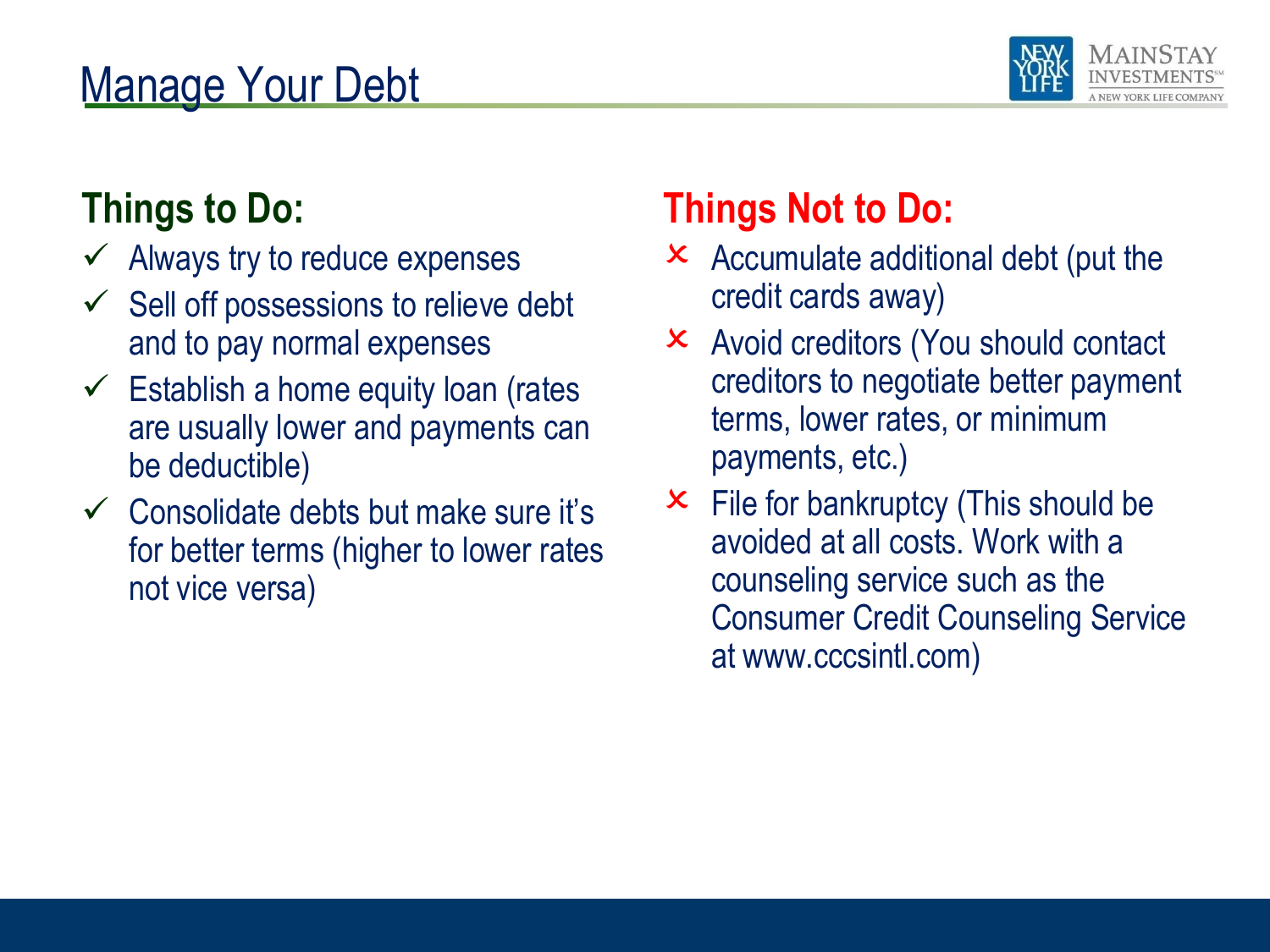

There are generally four options to access your tax-deferred retirement assets:

- 1. Take a full or partial distribution (tax penalty may be assessed if you're under age 59½)
- 2. Roll the funds into your new employer's plan
- 3. Roll the assets into a rollover IRA
- 4. Leave it in your former employer's plan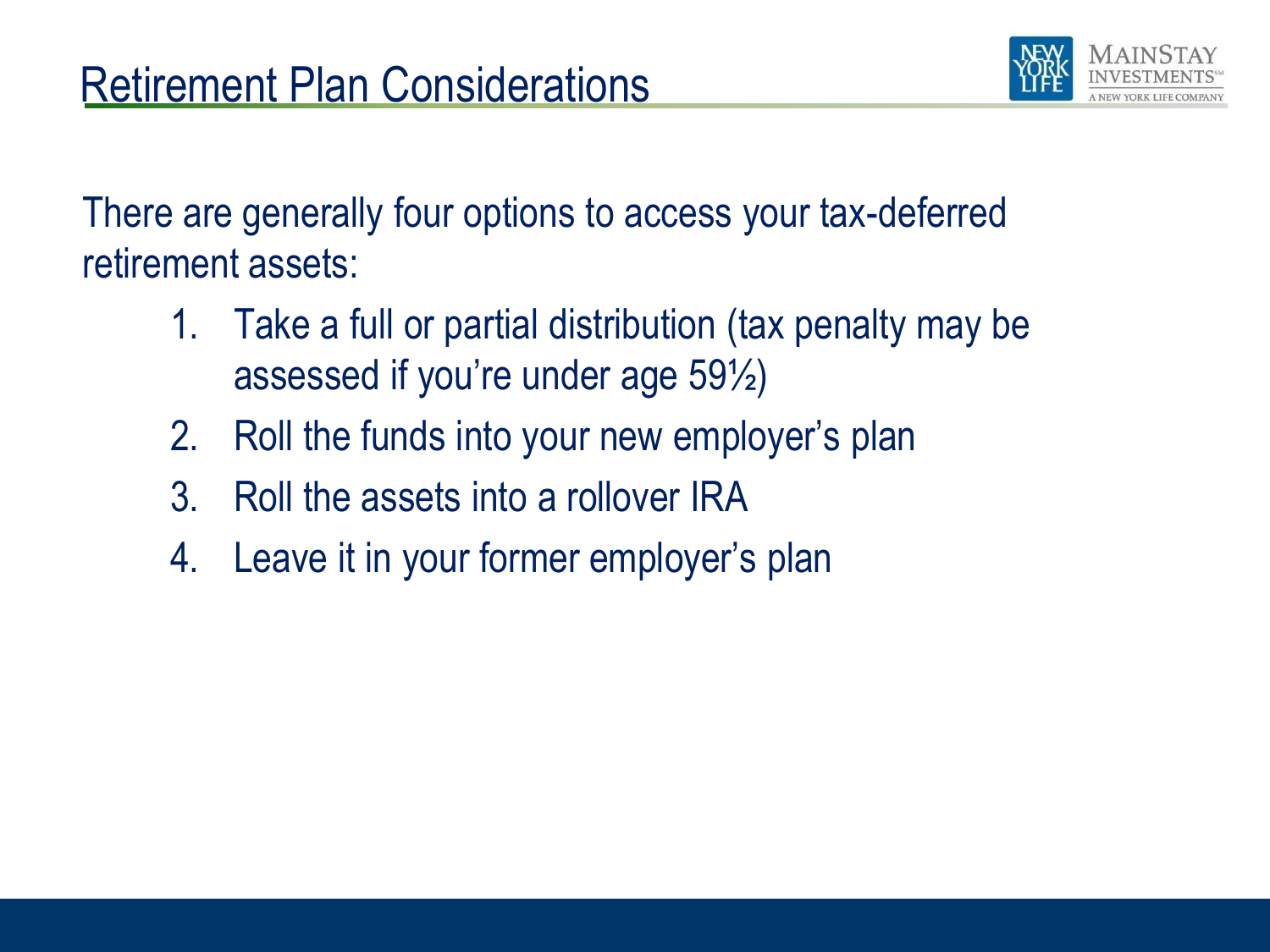# Taking a Full Distribution



- Full distribution from retirement plans allowed
- However, there's a 10% tax penalty levied for those under age 59½ (unless you opt for a SEPP (Substantially Equal Periodic Payment Exception) under Section 72(t) or other exceptions.
- Federal tax withholding of up to 20% on assets distributed and possible state tax withholding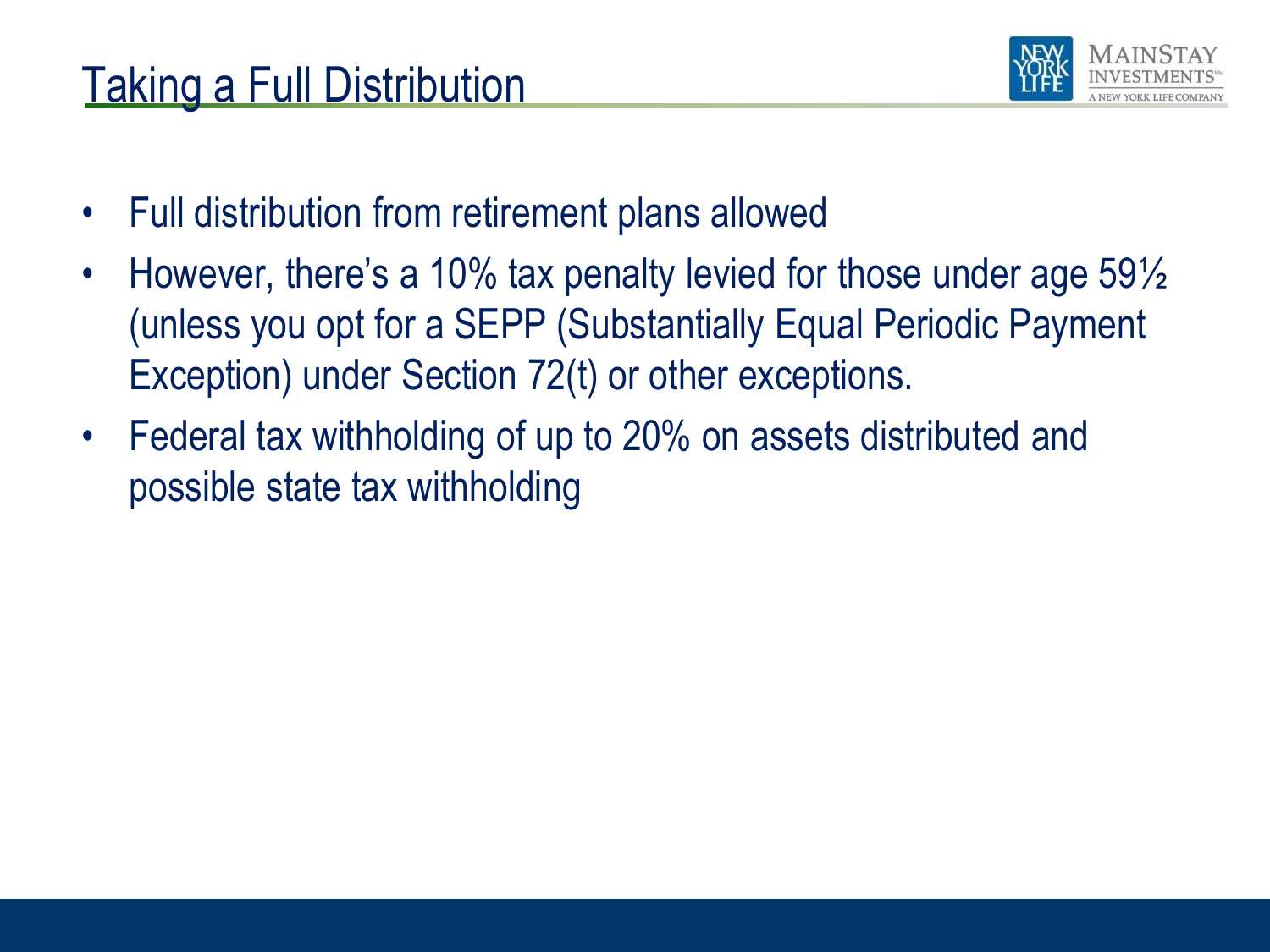



- Direct rollovers (plan-to-plan or plan-to-IRA) will allow the assets to continue earning taxdeferred interest
- Direct rollovers eliminates violating the 60-day limit to roll the assets over, as well as eliminating tax withholding
- If you roll over the assets, you may be required to pay back any loans that you took from your plan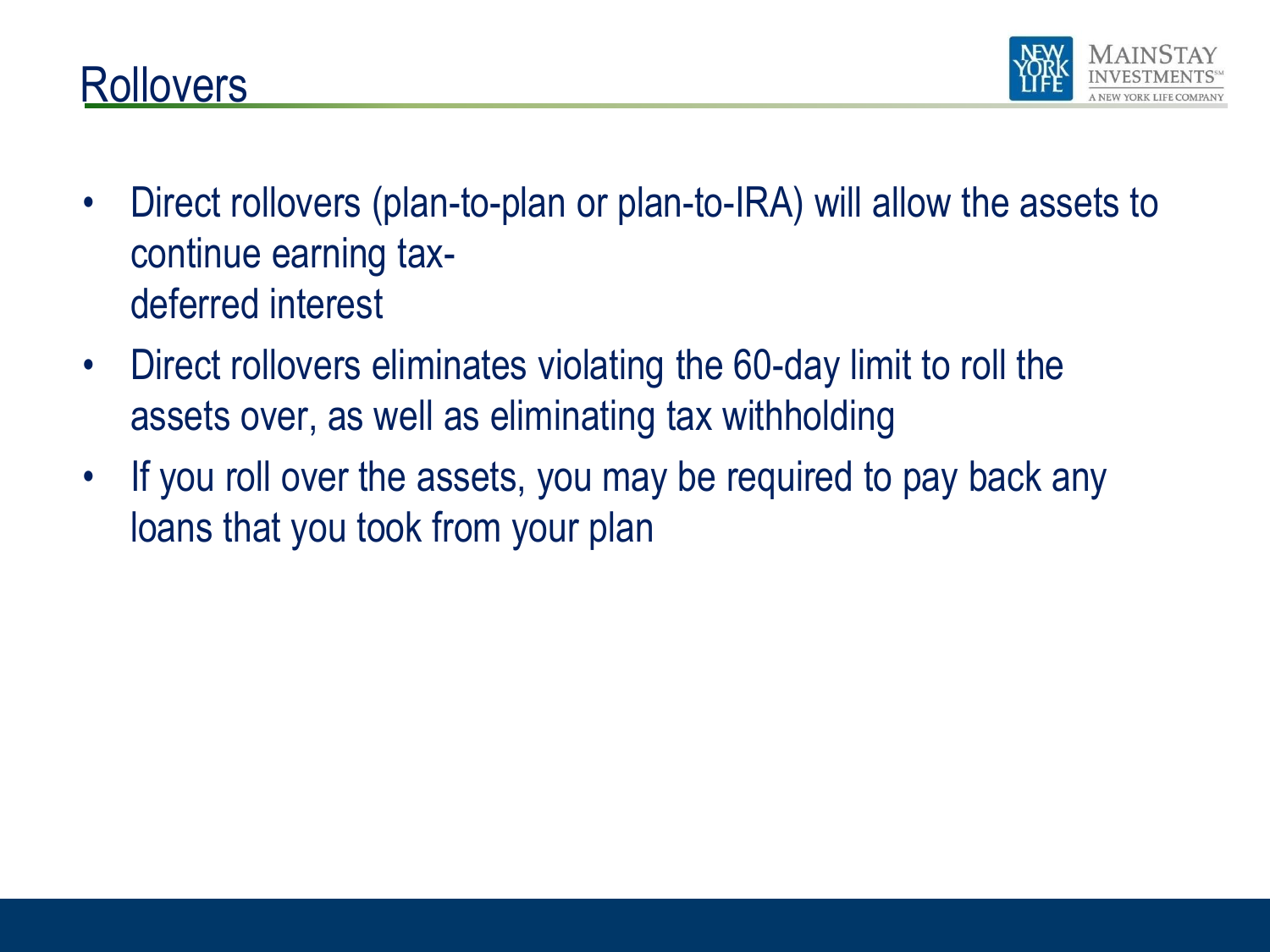# **Staying in Your Former Employers Plan**



- No further contributions allowed
- You may not need to pay back loans immediately
- Plan assets protected from creditors under federal law
- Investment options may be restricted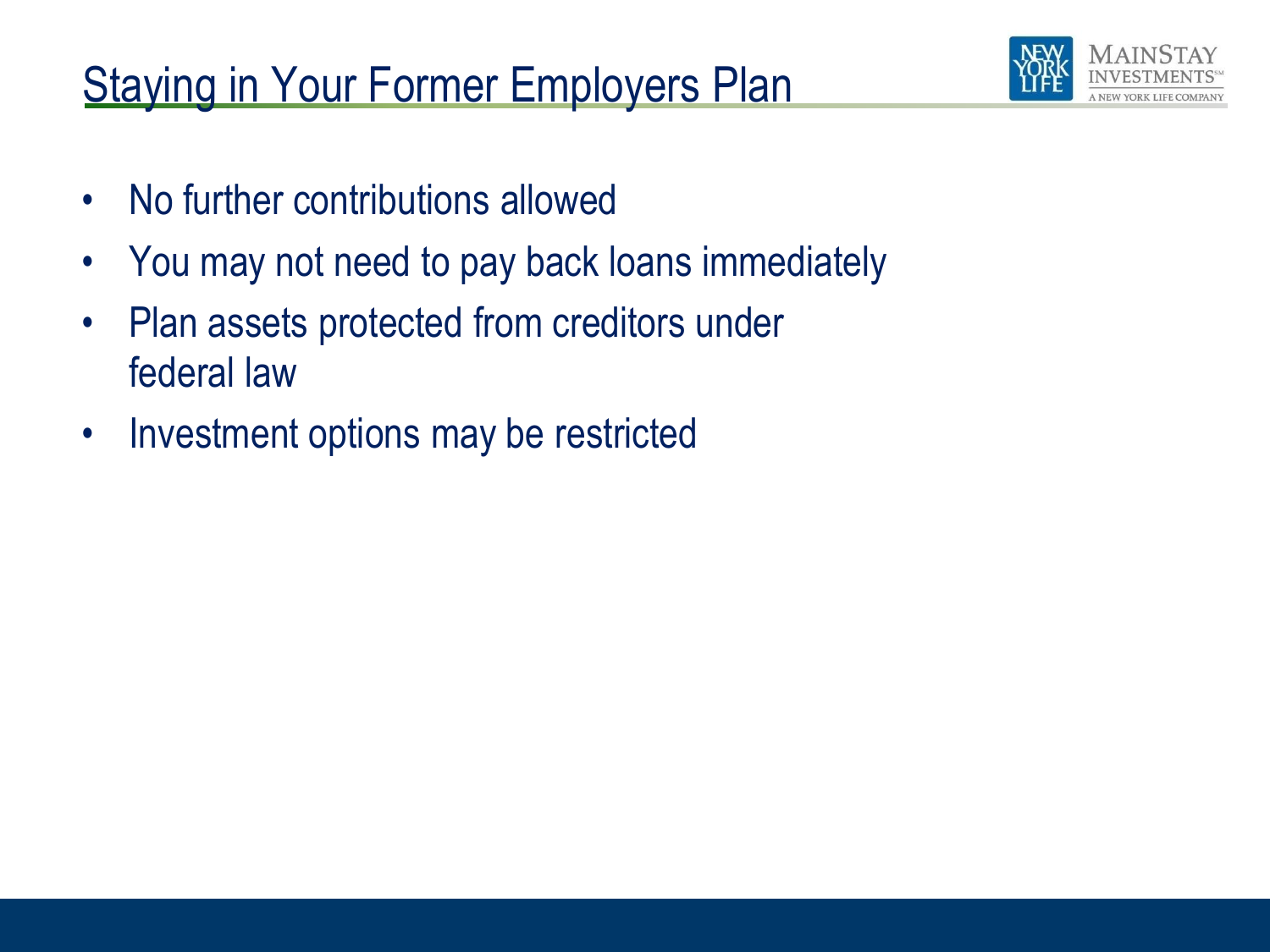



- Although difficult at times, try to stay positive while searching for your next position.
- Remember, everyone you meet can be a reference.
- Keep up the effort  $-$  never give up.
- Don't rely on just your impression of an interview or meeting you never know who you may impress.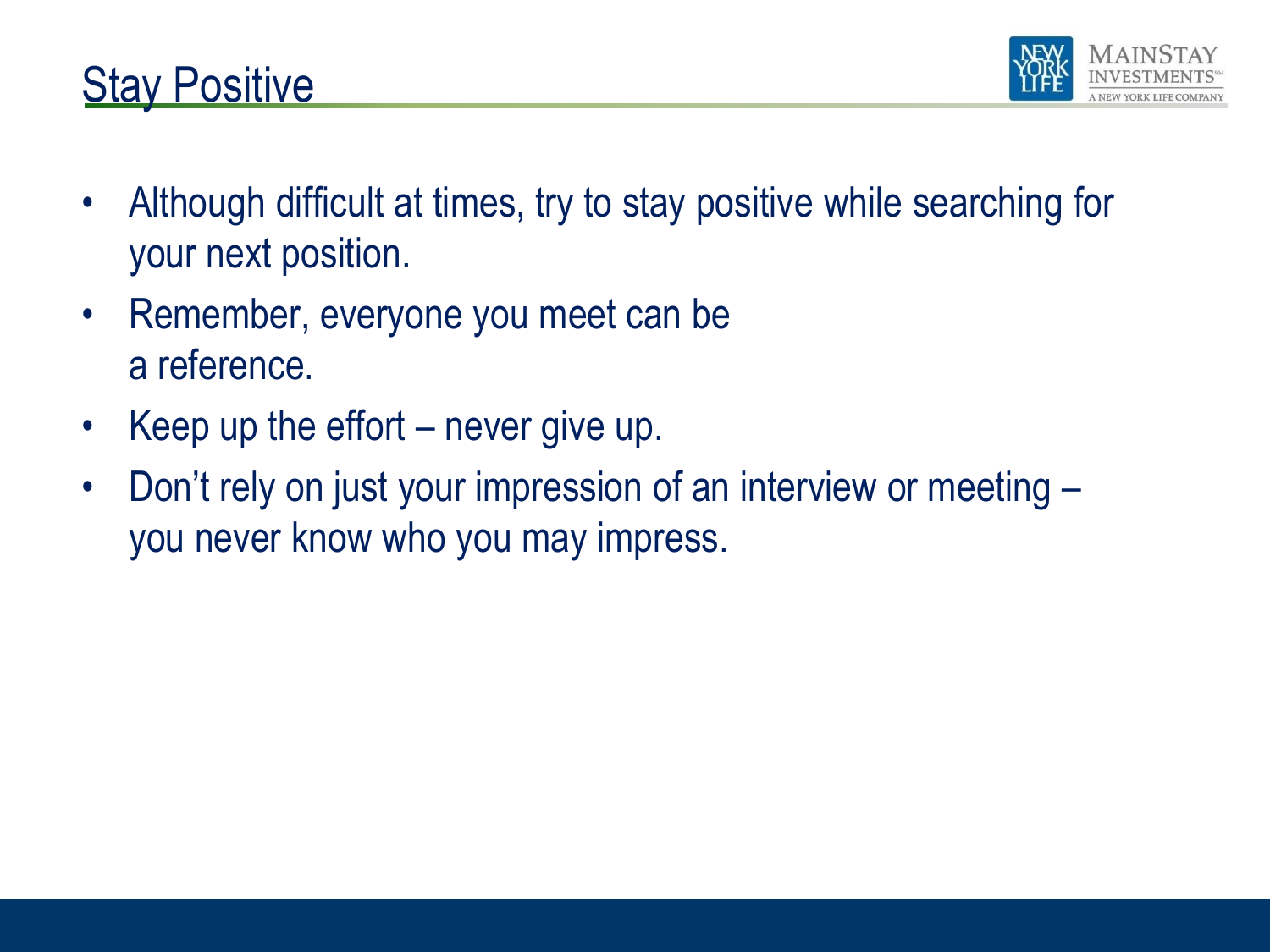#### It Never Hurts to Review



Use MainStay's article, "Managing Your Career Transition" to review these concepts.

Good luck with your search!